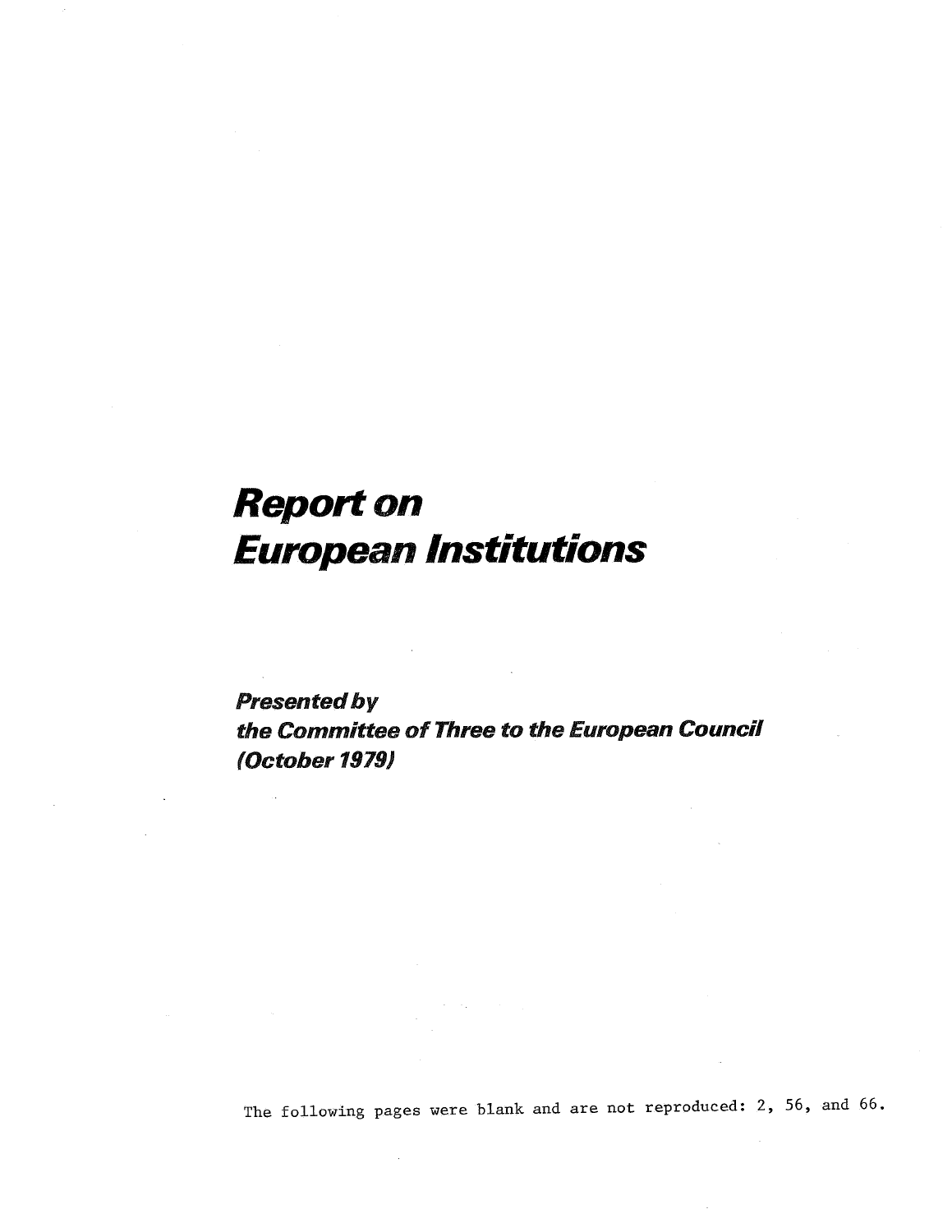This publication is also available in the following languages:

 $\bar{z}$ 

- DA: ISBN 92-824-0038-
- DE: ISBN 92-824-0039-
- FR: ISBN92~824-O041-
- IT: ISBN 92-824-0042-
- NL: ISBN 92-824-0043-

Cataloguing data can be found at the end of this volume

Reproduction of the contents of this publication is subject to acknowledgment of the source

Printed in the FR of Germany 1980 ISBN 92-824-0040-

Catalogue number: BX-30-80~011-EN-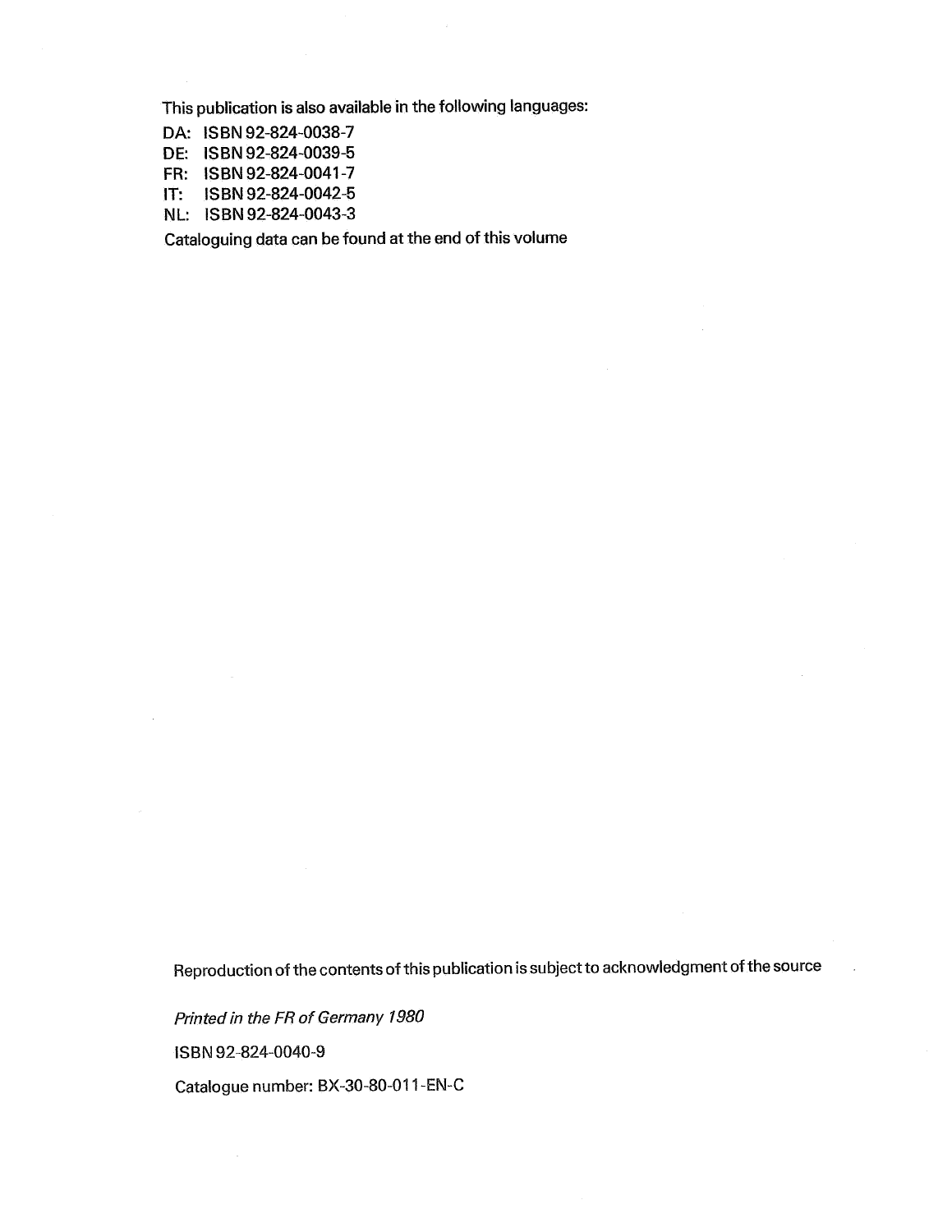## **Foreword**

On 5 December 1978 the European Council entrusted us with a mandate to consider adjustments to the machinery and procedures of the Community institu- tions. The full text of the European Council's mandate is appended to this Report as Annex 1. We shall explain in the body of the Report the practical conception of our task and of its limitations which has guided us in our work. There are however, two points we should like to make here. First, we understood the mandate to mean that we should not make proposals which demanded Treaty amendment. Secondly, we regarded the European Council's reference to 'specific proposals... which may be implemented swiftly' as a determining factor in deciding the character of the proposals we should make. We have however permitted ourselves certain wider reflections in the final chapter of our Report.

Our Committee first assembled in Brussels on 18 December 1978. Since then we have visited all the Member States of the Community and have had discussions with Heads of State and Government and with Foreign and other Ministers. We have held meetings with the then President of the European Parliament, the President of the Commission, the European Court of Justice, the Economic and Social Committee and the European Court of Auditors, and also with the Committee of Permanent Representatives and the Council Secretariat. We have met the Committee set up under Ambassador Spierenburg to study the functioning of the Commission. We have also had discussions, separately, with many others including Members of the Commission, officials of the Commission and of Member Governments and many other individuals. We have received a number of written representations.

We are grateful to Heads of State and Government for devoting considerable time to explaining to us their purpose in inviting us to undertake this responsibility. We should like to thank them and other members of the Governments and the institutions and organs of the Community who contributed to our work for the hospitality with which they received us, and the frank and thoughtful manner in which they expressed their views. We are grateful to all the many other individuals and organizations who offered their ideas and expertise. Our special thanks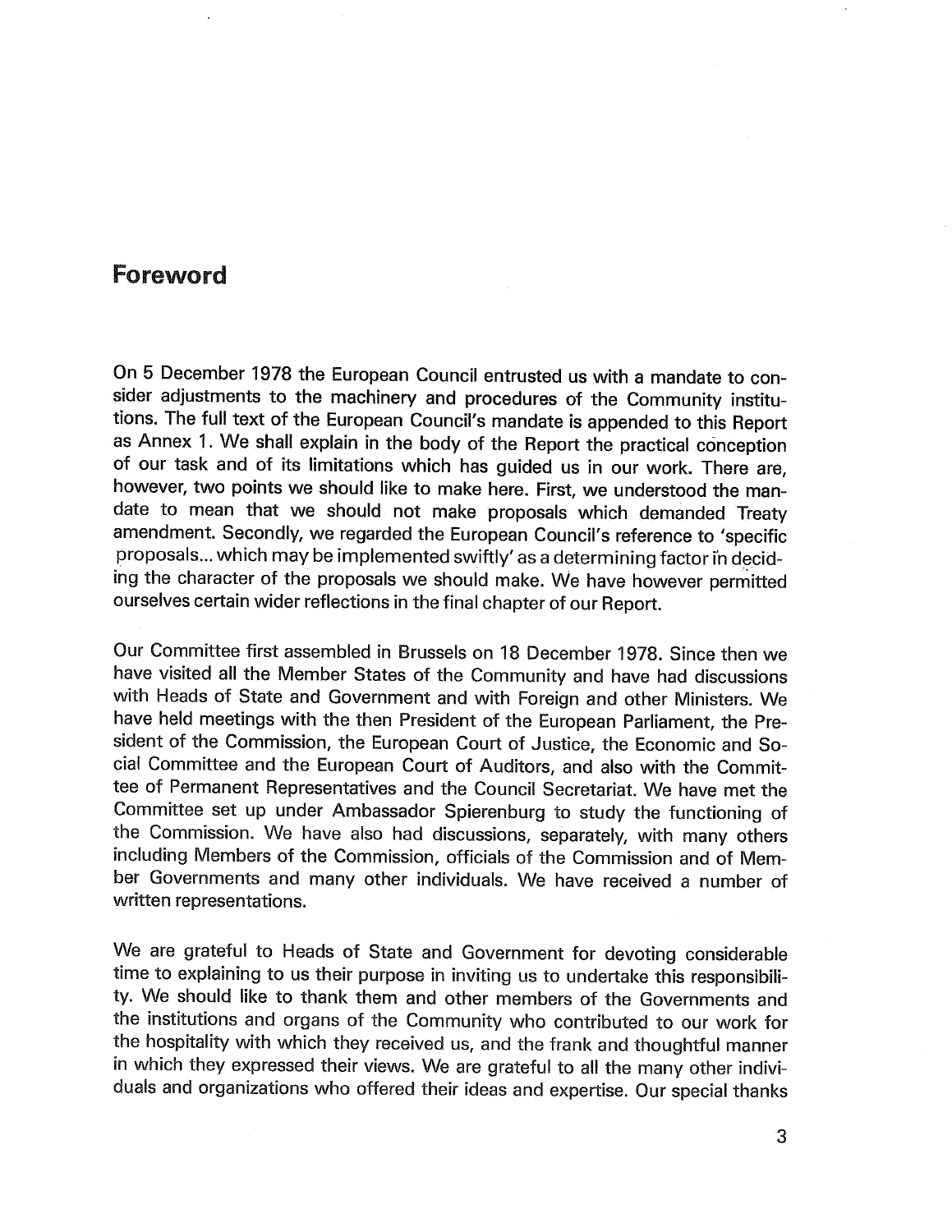are due to the members of the Council Secretariat, particularly Mr Paul Guében, who supported us in the organization of our tasks; and to our assistants Alyson Baires, Philippe Petit and Carlo Trojan, without whose dedicated work this Report could not have been completed by the date required by the mandate.

With these words of explanation, acknowledgment and thanks, and on our own entire responsibility, we present our Report to the European Council.

October 1979

Barend Biesheuvel

demand

Edmund Dell

Robert,  $\boldsymbol{\eta}$ 

Robert Marjolin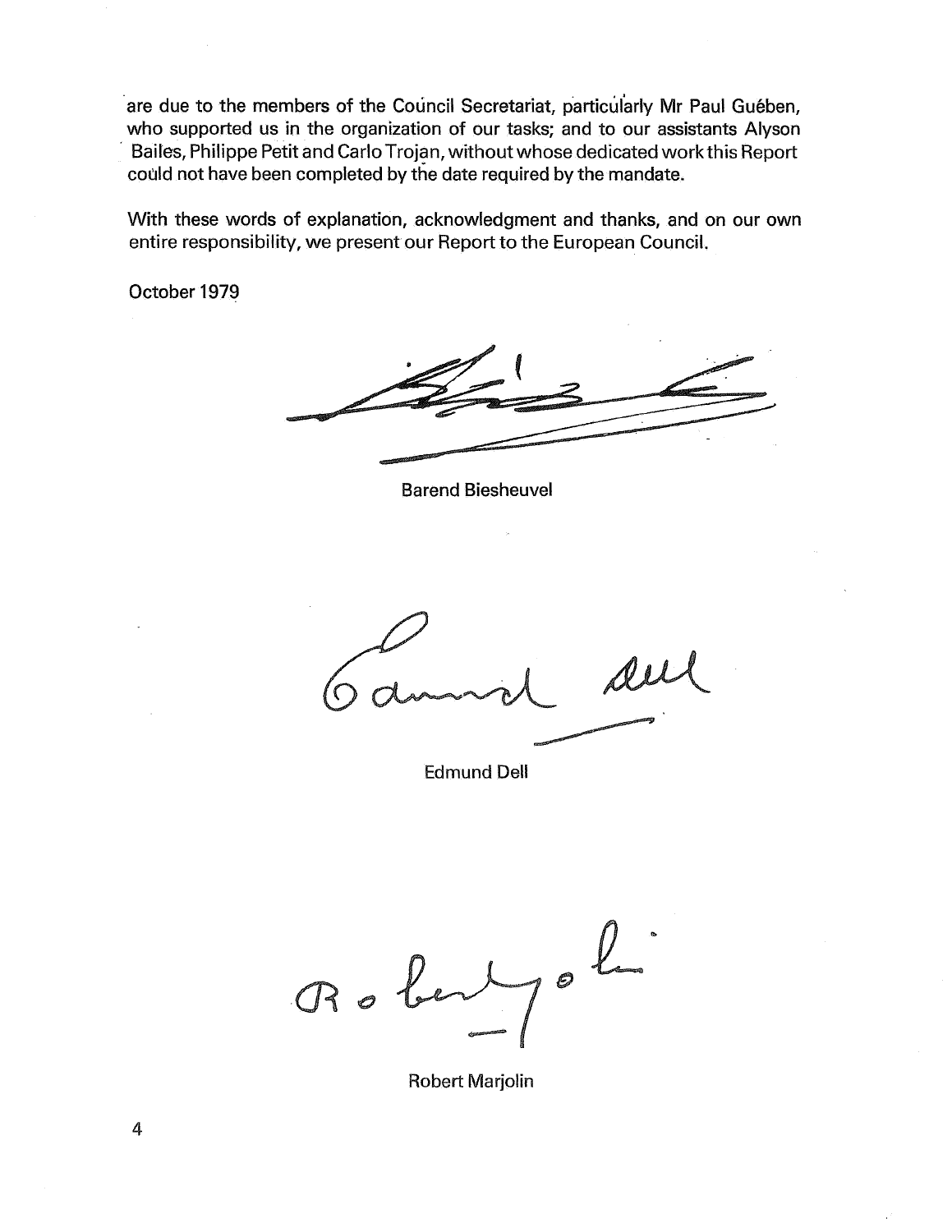## List of Contents

 $\sim$ 

|                                                        | Page |
|--------------------------------------------------------|------|
| <b>I. INTRODUCTION</b>                                 | 7    |
| The State of the Community: the Positive Side          | 8    |
| <b>Problems and Anxieties</b>                          | 10   |
| <b>The Causes</b>                                      | 12   |
| Scope for Institutional Recommendations                | 14   |
| <b>II. THE EUROPEAN COUNCIL</b>                        | 15   |
| Introductory Remarks on the Institutions               | 15   |
| The European Council: Background                       | 15   |
| Role and Functions of the European Council             | 17   |
| The Effective Exercise of the European Council's Role: |      |
| <b>General Principles</b>                              | 18   |
| The European Council's Guiding Role:                   |      |
| a Priority Plan                                        | 18   |
| Working Relations with the Council and Commission      | 20   |
| The European Parliament                                | 20   |
| <b>Specific Operational Questions</b>                  | 21   |
| The Presidency of the European Council                 | 23   |
| Recapitulation                                         | 24   |
| The Choice of Procedures                               | 25   |
| <b>III. THE COUNCIL OF MINISTERS</b>                   | 27   |
| The Problems                                           | 27   |
| Proposals for Improvement                              | 29   |
| The Role of the Presidency                             | 30   |
| Lightening the Burden                                  | 37   |
| Vertical and Horizontal Co-ordination                  | 41   |
| Recapitulation                                         | 45   |
| <b>Rules of Procedure</b>                              | 45   |
| The Responsibility of National Capitals                | 46   |
| The Council among the Institutions                     | 48   |

 $\mathcal{A}^{\mathcal{A}}$ 

 $\overline{5}$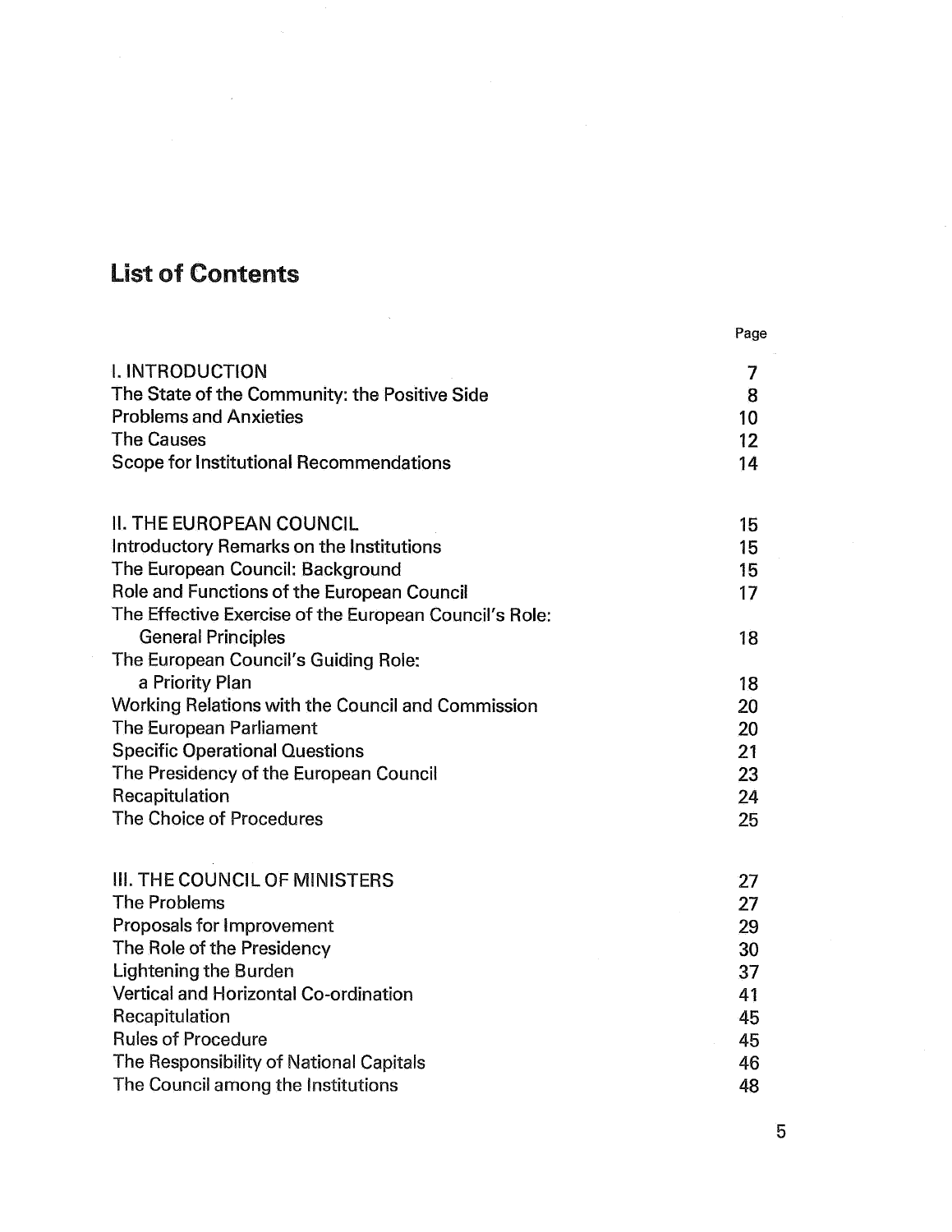|                                                                     | Page     |
|---------------------------------------------------------------------|----------|
| <b>IV. THE COMMISSION</b>                                           | 49       |
| Introduction                                                        | 49       |
| Elements in the Commission's Decline                                | 50       |
| <b>Tackling the Internal Weaknesses</b>                             | 51       |
| An Effective Role for the Commission in                             | 53       |
| the Community of today                                              |          |
| V. THE EUROPEAN PARLIAMENT                                          | 57       |
| Its Role and Historical Development                                 | 57       |
| <b>Direct Elections</b>                                             | 59       |
| <b>Relations with the Commission</b>                                | 59<br>60 |
| <b>Relations with the Council Machinery</b>                         | 61       |
| The Triangle<br>The Impact of Public Opinion                        | 62       |
|                                                                     |          |
| VI. OTHER INSTITUTIONS AND ORGANS                                   | 63       |
| <b>VII. ENLARGEMENT</b>                                             | 67       |
| Effects of Enlargement on the Functioning of                        |          |
| the Communities                                                     | 67       |
| <b>General Considerations</b>                                       | 68<br>69 |
| Mechanical/Procedural Improvements<br>Languages                     | 71       |
|                                                                     |          |
| VIII. PROGRESS TOWARDS EUROPEAN UNION                               | 73       |
| The Outlook for 1980-1985                                           | 75<br>77 |
| Dangers for the Community<br><b>European Union</b>                  | 78       |
|                                                                     |          |
| <b>ANNEXES</b><br><b>Text of the Mandate</b><br>Annex 1:            | 81       |
| Harmonization<br>Annex 2:                                           | 82       |
| The Conciliation Procedure: Administrative Improvements<br>Annex 3: | 84       |
|                                                                     |          |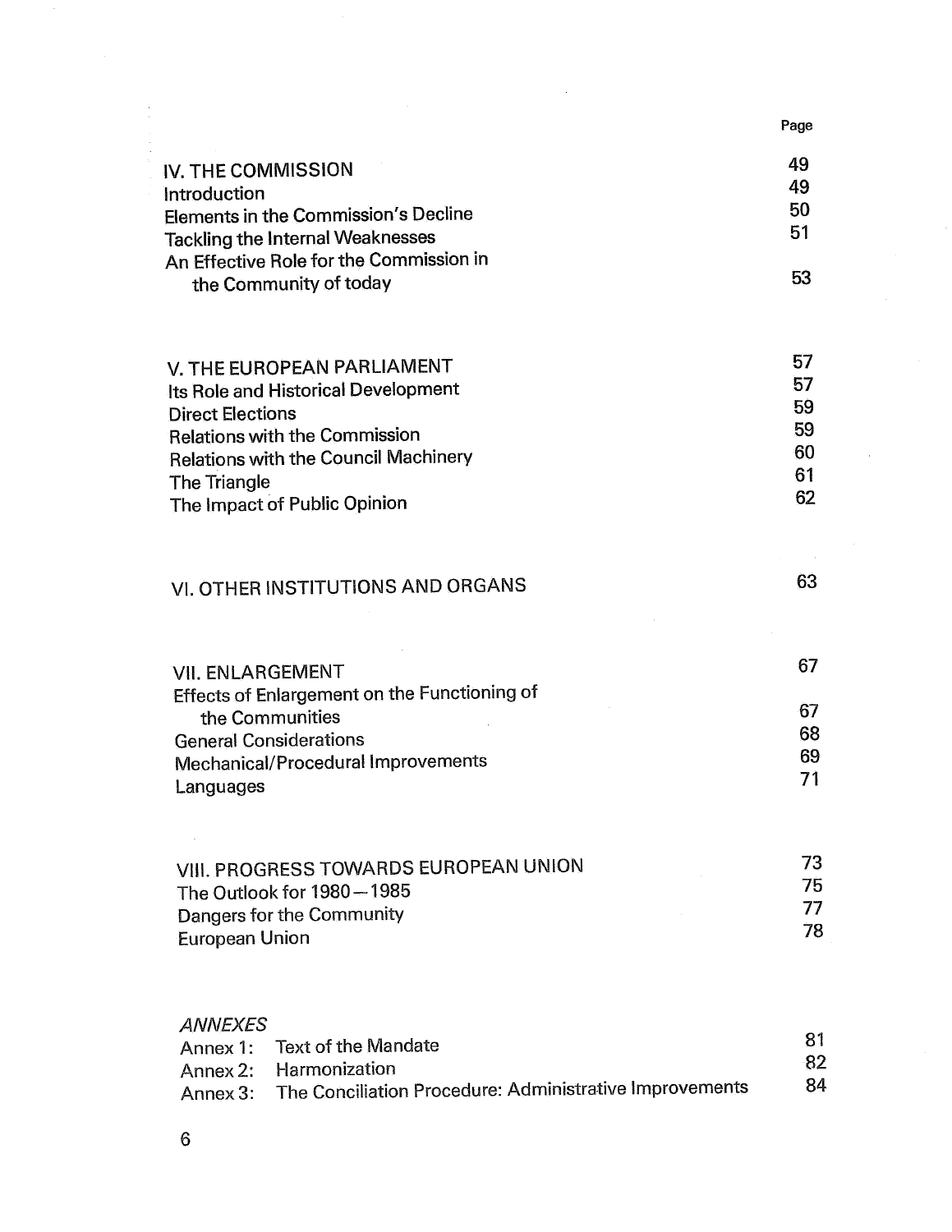## I. Introduction

We have been asked to report on the adjustments to the machinery and procedures of the institutions which are required for the proper operation of the Communities, and for progress towards European Union. This mandate reflects, as we see it, both a hope and a concern. The hope is that the European Community, in the changed circumstances brought about by the accession of new States, direct elections to the European Parliament and the development of the European Monetary System, will be able to deepen and extend co-operation among its members; and that the goals laid down both in and beyond the Treaties can be brought nearer realization and new agreed objectives added to them. The concern is that this may prove a very difficult task, and that the Community present methods of functioning, far from allowing the new challenges to be faced with confidence, may be showing themselves inadequate even for the demands of today.

The terms of our mandate require us to seek procedural and mechanical adjustments which will allay the concern and allow the hope to be realized. We must state clearly at the outset that we do not believe a solution can be found in such simple terms. An analysis of the reasons for concern  $-$  the failures, omissions and inadequacies in Community performance  $-$  will show that their deeper causes are not mechanical or procedural. If the desire of Member States for progress has not been realized despite joint declarations and agreed deadlines, it is not because the structures for implementing the latter did not exist. More important were the political and economic strains that discouraged initiative and limited resources, and the lack of clear guidelines for advance such as existed at an earlier stage. If the general agreements on directions for progress have not been translated into specific action programmes, genuine new 'common policies', it is not because the forums for discussing them were absent. The reasons lie rather in political circumstances and attitudes that sometimes produced conflicting conceptions of the right way forward, and sometimes produced no clear conception at all.

In these conditions the role of the machinery and institutional procedures is a strictly secondary one. The substantive problems may be aggravated when the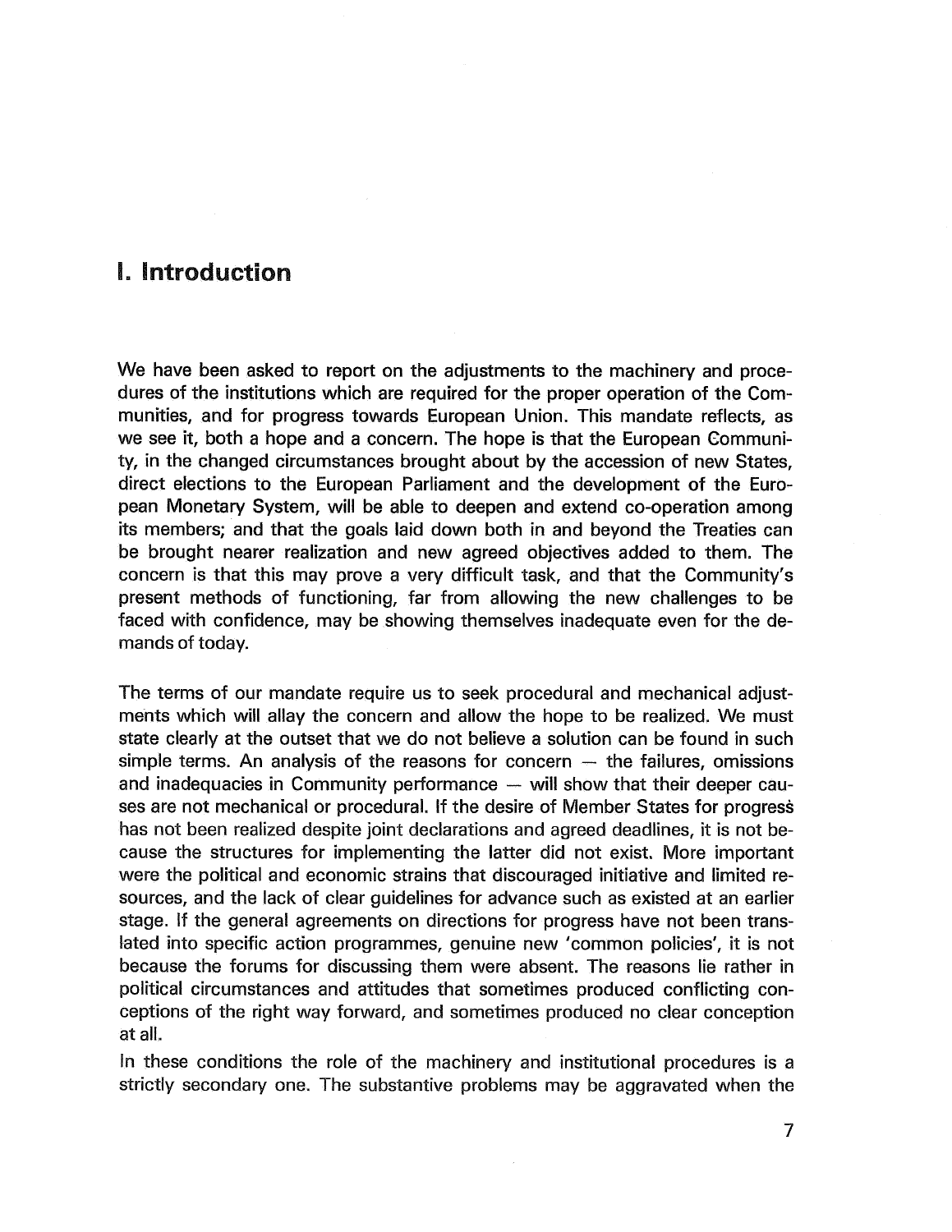machinery and procedures are cumbersome and inappropriate. Our discussions with those experienced in Community affairs show that this has all too often been the case. If so, by correcting what is faulty in the mechanics we may hope to remove one additional and gratuitous obstacle to progress. But we cannot guarantee progress thereby, either in the existing or in the enlarged Community. Progress would require that the Community be able to break through the underlying economic and political constraints which currently constitute the main obstacles to advance, and thus to establish a practical consensus on the path as well as the goals for development. Such a task lies far beyond the scope of our report. In our studies we have, however, been confronted at every turn with the problems of substance as well as procedure that inhibit progress towards European Union, and we have been struck in particular by the gravity of the difficulties likely to face the Community in the 1980s quite independently of its internal organization. We shall offer some thoughts on this in the closing section of our report, after completing our practical proposals.

The first part of this report consists of an analysis of how the Communities are performing at present. To achieve objectivity when dealing with the present-day Community is not easy: the same facts will be seen as cause for reassurance by some, as cause for concern by others. We have limited ourselves as far as possible to the facts themselves, taking account of ideological differences only where they have, by obstructing agreement, proved an obstacle to progress in their own right.

#### The State of the Community: the Positive Side

The credit side is presented first here because it is all too often overlooked or undervalued. In fact the achievements of the Community are impressive both for their richness and for the unique manner in which they have been obtained. For the Community is a quite unprecedented creation. It may be less than a federation, or even less than a confederation, but it represents a great deal more than a traditional alliance or international organization. In establishing the Community Member States have been ready to transfer important powers, although in a limited number of domains, to the Community institutions; they have done so not just once but repeatedly and across a wide range of what has become Community business. A new legal order has been created and common laws have been extended over many fields of public administration. A major new entity  $-$  whose standing is often rated far higher by its external partners than by its own mem~ bers - has taken its place on the world negotiating scene.

The elements of the Community's unique achievement may be traced in four main fields. First, it is generally agreed that the greater part of the Treaties  $$ which seemed so ambitious when first drawn up  $-$  has now been implemented.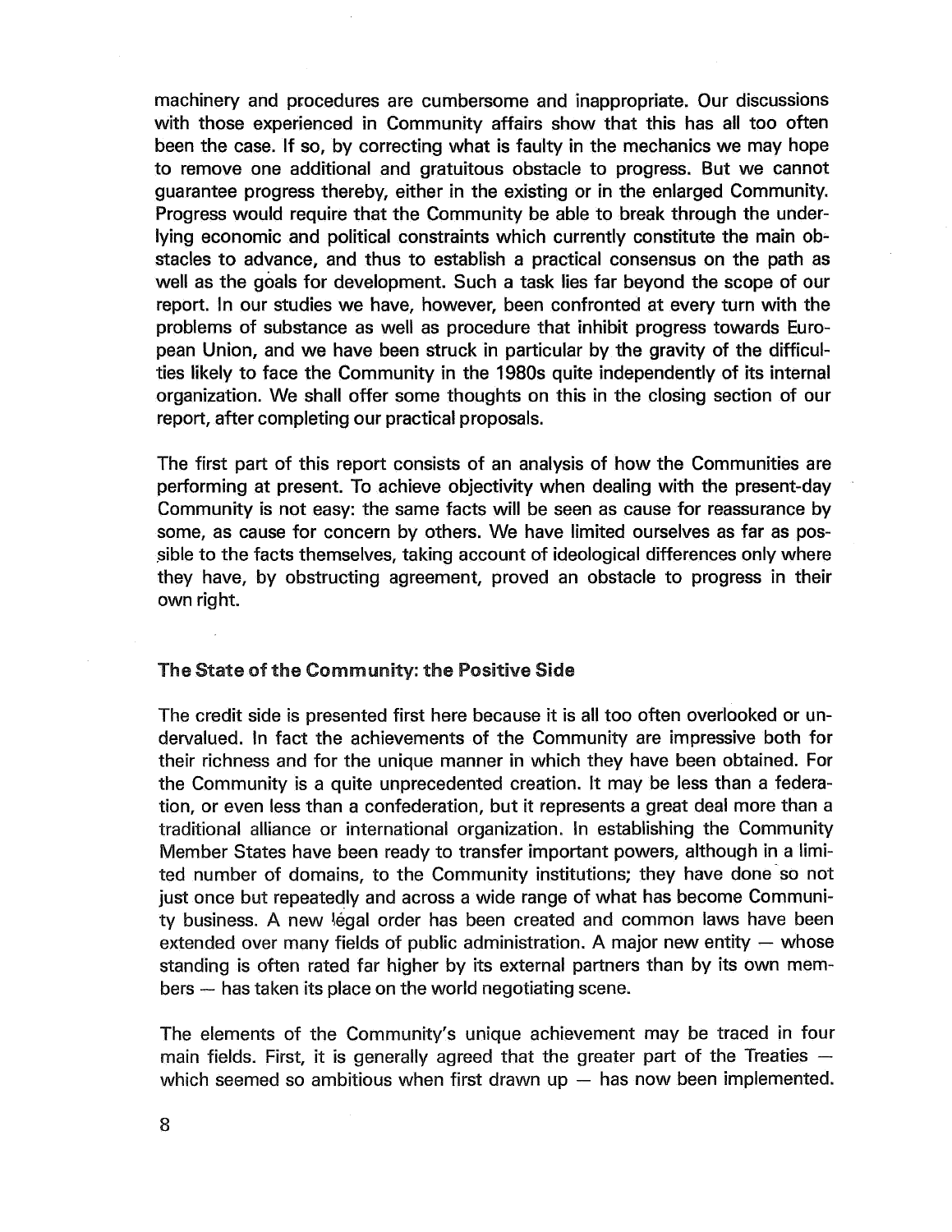The fundamental new creation is that of the common market for industrial and agricultural products, labour, capital and services, which with its remaining imperfections still comes closer than ever before outside the confines of a single State to establishing a homogeneous economic area with uniform conditions for competition. The Community today has become one of the most important single trade blocs in the world. The elaboration of a common competition policy and a common trade policy constitutes, overall, a major work of construction. The same applies to common policies as applied for example in the steel sector.

Secondly, the Six and then the nine Member States have managed to co-operate in many ways not prescribed in detail in the Treaties. In some cases they built on a Treaty provision to go further than the basic text would require: signature of the Lome Convention, collaboration in international negotiations like the North-South Dialogue, progressive extension of the capital and activities of the European Investment Bank. In other cases they have used Article 235 of the Treaty to launch new policies and create new organs serving the general aims of the Treaty. Examples are the Regional Development Fund, the 'Ortoli' loan facility, the first outlines of a common energy policy, a programme of aid to non-associated developing countries. The European Monetary System is a major new creation employing partly the framework of Community obligation and partly special mechanisms of its own. Finally there are the areas of co-operation developed wholly outside the Treaty: the 'Political co-operation' which takes place in the field of foreign affairs, or the discussions among the Nine on judicial and security questions.

A third very important achievement has been the preservation in very different economic circumstances of what has already been created. In the 1970s the Community found itself plunged into a major economic crisis, both external and internal. It was trying simultaneously to absorb three new members and had no common economic or monetary system on which to base a united front. Despite all this, it managed to survive with its central policies and its political solidarity intact, thus sparing its peoples all the consequences of a breakdown in European trading relations.

Even in the area of institutional performance  $-$  whose inadequacies prompted our mandate  $-$  there are some positive points to set against all the criticisms we shall be making later. The institutions are dealing with a far greater and more complex burden of business today than in the early years, and on the whole they are getting the necessary work done. In the four years 1975 - 1978 the Commission presented a total of 2798 legislative proposals to the Council and withdrew 212 proposals (a balance of 2586). The Council for its part adopted 2481 acts. (Of the 431 earlier Commission proposals which were held up for want of a Council decision on 1 February 1979, the great majority had been delayed or set aside for reasons acknowledged by the Commission and only a handful were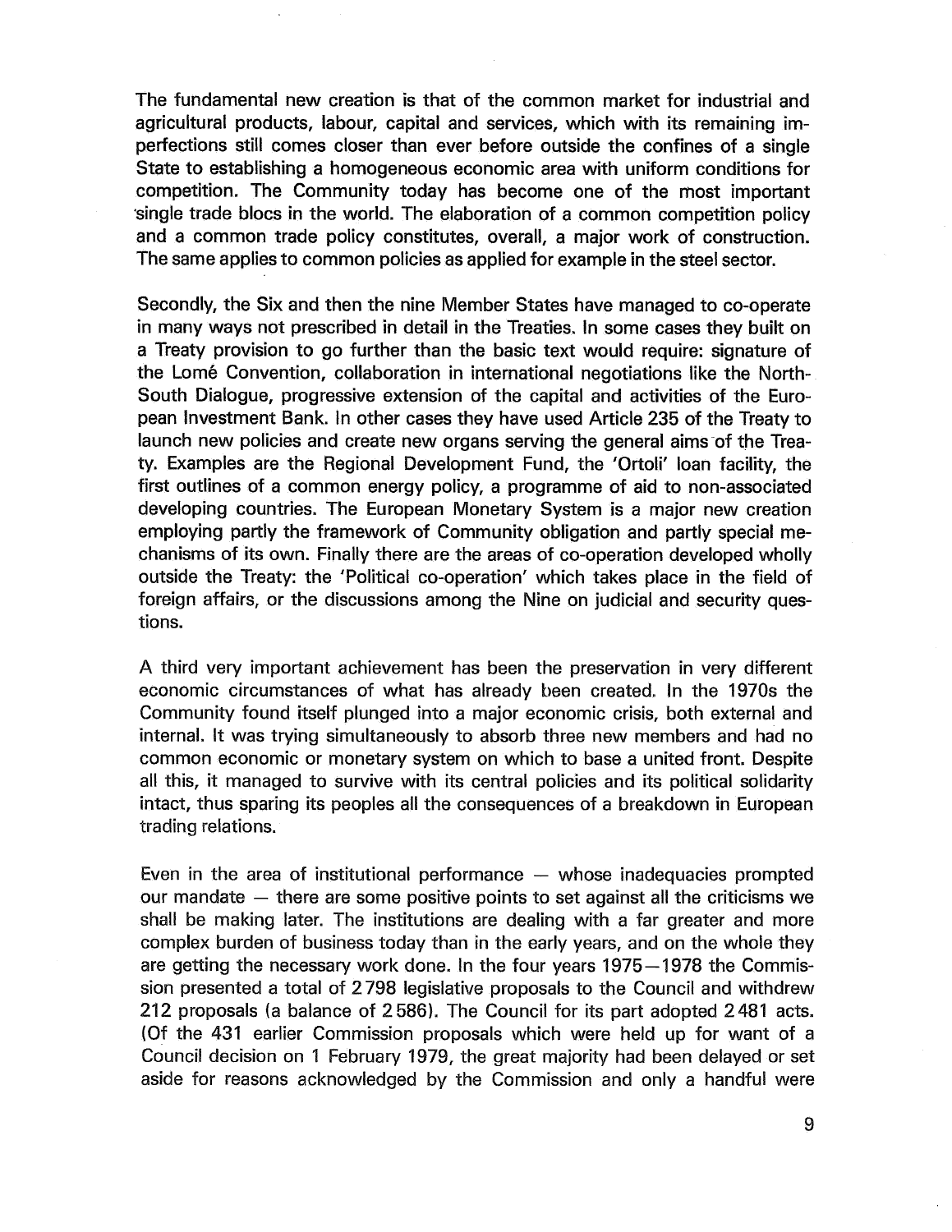subject to serious conflicts of view between the institutions.) The institutional system itself has shown a capacity for fresh growth and innovation. Two amending Treaties have given the European Parliament further budgetary powers and created a new organ of financial control, the Court of Auditors. Direct elections to the Parliament have finally taken place. New forums for discussion and new types of inter-institutional contact, like the conciliation procedure, have been created.

#### Problems and Anxieties

Since the negative- side of the picture helped to inspire our appointment, it has naturally loomed largest in the exchanges of view we have had with member Governments. The problems they have mentioned, and the- underlying anxieties we have detected, fall under very much the same headings as the four categories of achievement mentioned above.

Many gaps remain in the implementation of the Treaties. There are major lacunae in transport policy, free movement of capital and financial services and so forth. These reflect the emergence of real practical and political obstacles which have so far proved stronger than the best of intentions; but they still cause serious concern in some quarters. Anxiety is even more widely spread, though for varying reasons, about the 'hard core' of policies that have already been constructed on a Treaty base. Some States are now seriously dissatisfied with their effects and operations, to the point sometimes of querying their basic rationale. Others are distressed by precisely this tendency to criticize what they see as the Community's most essential achievements.

This feeling of insecurity about the *acquis* has not been offset, but rather aggravated, by the performance of the Community in new areas. All Governments have confirmed that their co-operations is not limited to the letter of the Treaties. Besides the explicit aims set out when they first came together, there are implicit joint objectives demanding activity in ever newer fields. Some of these aims were spelt out in considerable detail in the Summit declarations of 1972 and 1974. But attempts to follow this up by the extension or further definition of Community competences have made slow and painful progress. Some results have been obtained, as mentioned above - some of them remarkably quickly. But these various initiatives have not, taken as a whole, fulfilled the intention of the original declarations, nor have they cohered into one or more full-scale 'common policies'. This failure to maintain the momentum of integration is deeply worrying. The tendency to relapse into a static, narrow interpretation of the Treaties can be seen as a step towards the actual dismantling of the *acquis*.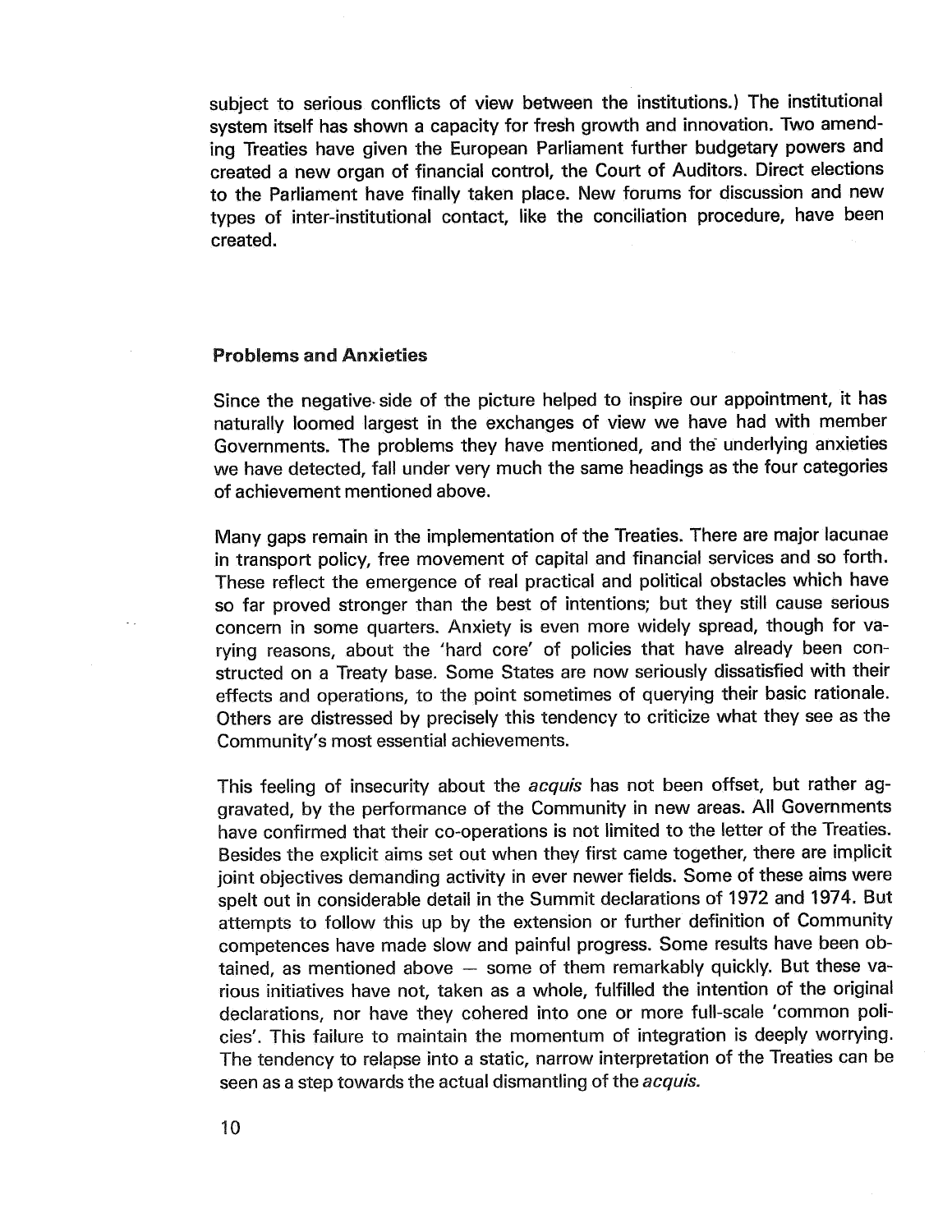The Community has survived the economic crisis, but it has been able to do very little to combat it. Unemployment, inflation, problems of growth and balances of payments have been constantly discussed in Community forums over recent years. Yet the action taken through Community instruments in this field has been extremely limited. There has been no real overall co-ordination of States' economic, financial and monetary policies. The challenges of the 1970s did not, as might have been expected, furnish a new incentive for progress in this field: instead, States have sought to protect their own industries by special measures which have made the conditions more difficult, not only for the harmonization of economic policies, but for the functioning of the common market itself. A new start is being made now with the European Monetary System. This is an experiment of real significance in both substantive and procedural terms.

On the institutional front, the main complaint is not that the work is not getting done. The problem is the disproportionate effort, in terms of energy, time and money, that seems to be needed to produce even a rather modest output. Apart from the waste involved, the cumbersomeness of the process itself discourages higher productivity. The participants have little time to stand back and examine the justification for and operational efficiency of their proceedings, let alone to discuss the more general directions in which they should be striving.

These problems are exposed most sharply in the Council, as the centre of Community decision-taking. There are three or four times as many Council meetings now as there were in 1958 and the lower levels of the Council machinery have ramified even faster. Yet the significance of the business concluded has not increased in proportion to the volume. Many would say it has declined. Partly a contributory cause and partly an effect of this is the declining authority of the Commission. Within both these institutions and in the web of interinstitutional relations that surrounds them there is a trend to fragmentation and loss of central control. While specialized Councils and working groups have multiplied, the General' Council of Foreign Ministers1 has failed to live up to its traditional task of overall co-ordination. The 13-man Commission has not developed a coherent overall vision of its own which could help to give proportion and direction to the large number of its proposals. This general phenomenon of an excessive load of business aggravated by slow and confused handling may be summed up in the one French word lourdeur, which will be used as a kind of shorthand elsewhere in this report.

Naturally these problems have not gone unnoticed. One major practical step has been taken in response: the establishment of the European Council as a regular

 $<sup>1</sup>$  That formation of the Council of the European Communities which is attended by Foreign Ministers</sup> can be variously described as the Foreign Affairs Council, the General Affairs Council, the Council of Foreign Ministers and so on. These expressions will be used interchangeably in this Report depending on the context.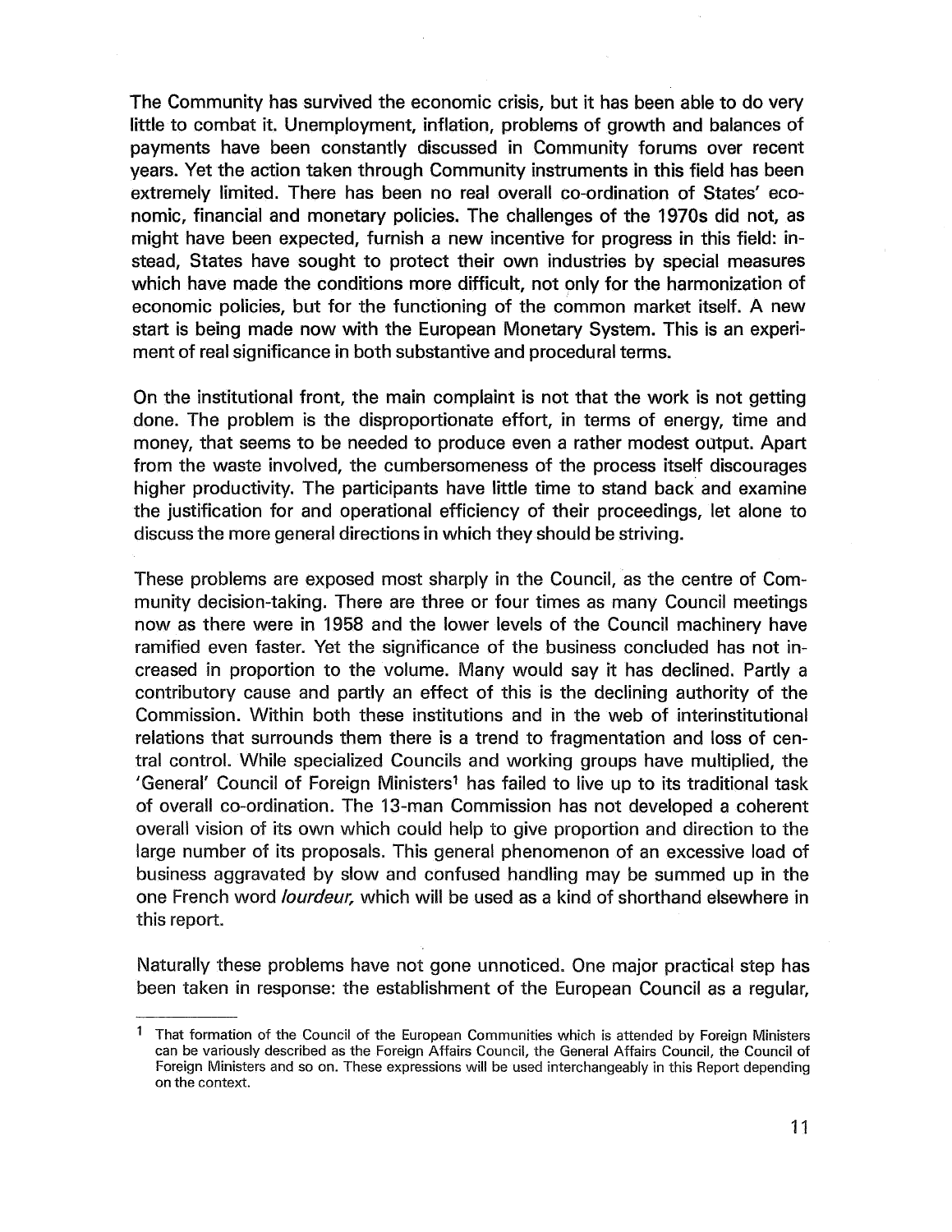thrice-yearly event. Heads of State and Government created this special forum as an escape from the bureaucracy weighing down the other institutions, in order to provide leadership and guidance. They succeeded in this to a remarkable extent, generating and implementing a number of valuable initiatives. But the philosophical uncertainties and practical problems associated with the creation of the European Council have not yet been wholly laid to rest and its relations with the Treaty institutions  $-$  including the Parliament  $-$  have yet to be properly defined.

The existence of the European Council also contributes to wider concerns about the way in which the Community handles its business today. The increasing variety of forums and procedures mentioned earlier means that Member States more often reach their agreements by methods which depart from Treaty rules and from the traditional framework of Community competence. No clear view has emerged of precisely how these methods will fit in with any model of integration. The lack of consensus about the proper uses of Treaty and non-Treaty methods is made more serious by the smaller States' concern that any departure from Treaty norms may upset the institutional balance and erode their own rights vis-à-vis their larger partners.

### The Causes

In seeking the causes of these shortcomings, in both policies and procedures, we have not been looking for scapegoats. It would be both irresponsible and defeatist to blame everything on the deliberate ill-will of nations or individuals. Our objective is to identify the historical and material factors of which we have all in some sense been the victims.

The first and most important factor is the profound transformation in the economic and political environment of Western Europe in the last ten years. The period of the 'construction of Europe' in the sixties was a time of sustained growth and relative monetary stability. The Governments of the day were sure enough of their authority to take a gamble or to make a sacrifice for the common good. Since 1970 the pendulum has swung back to inflation and lagging growth, accompanied by severe monetary disturbances. Among the countries which make up the Community, defensive reactions, reluctance to experiment and the jealous guarding of scarce resources were only to be expected. Economic and social adversity have, moreover, tended in some countries to weaken the authority of the Governments themselves and to reduce their room for manoeuvre  $-$  precisely at a time when increasing Government intervention in national economies has made the latter more dependent on political will and political possibilities. The remarkable thing in these circumstances is not that the tempo of European construction has slowed down, but that the nine Member States have managed to preserve